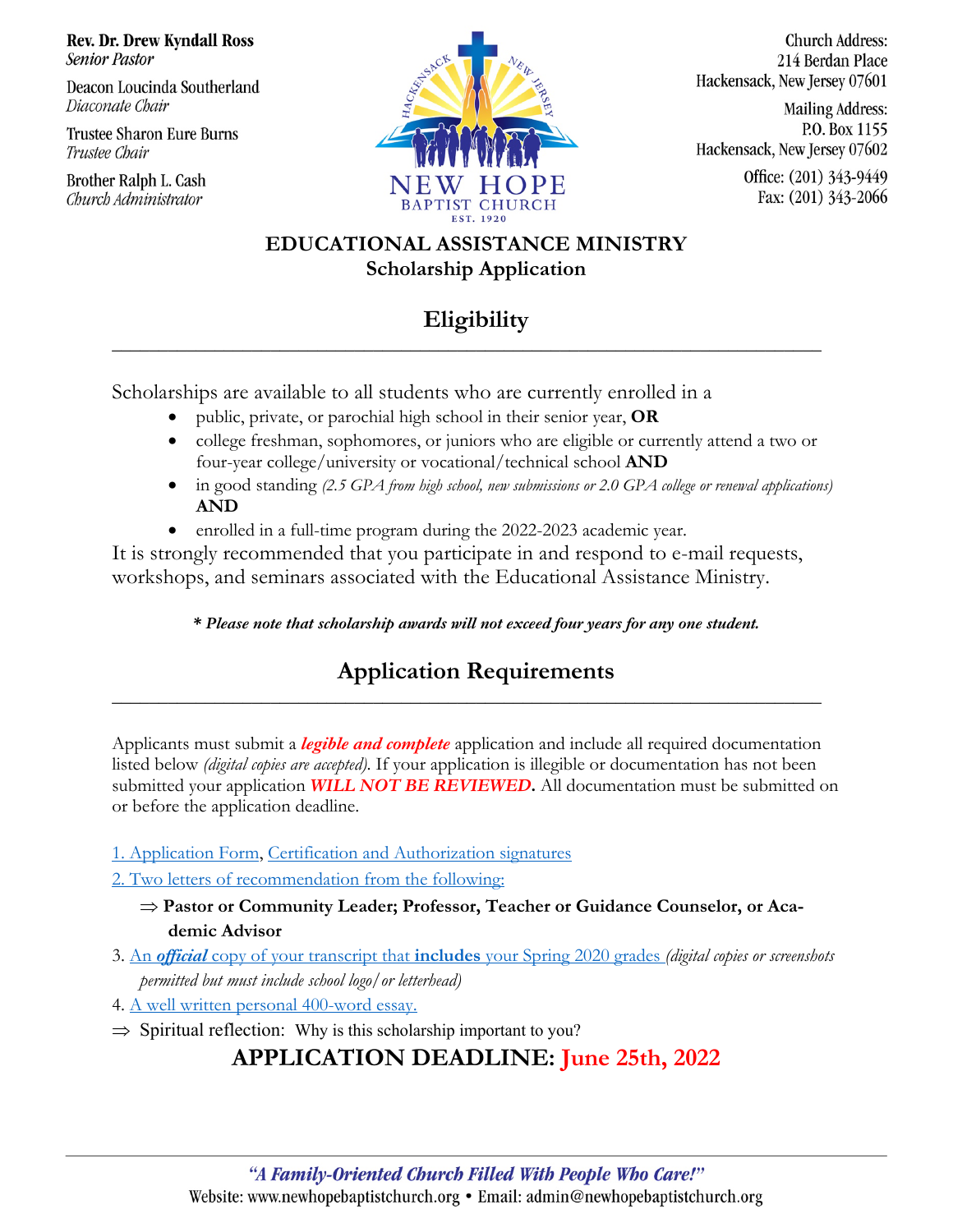**\_\_\_\_\_\_\_\_\_\_\_\_\_\_\_\_\_\_\_\_\_\_\_\_\_\_\_\_\_\_\_\_\_\_\_\_\_\_\_\_\_\_\_\_\_\_\_\_\_\_\_\_\_\_\_\_\_\_\_\_\_\_\_\_\_\_\_\_\_\_\_\_\_\_\_\_**

Scholarship recipients must enroll in and attend a two or four-year college/ university or vocational/technical school in the academic year following their application. Verification of enrollment is required (i.e. tuition receipt, letter from the registrar's/bursar's office, class schedule certifying enrollment).

Scholarship awards will be paid via check directly to the accredited institution in which the student enrolls. *Awards will NOT be paid directly, nor reimbursed, to an award recipient.* Scholarship funds will be applied toward tuition, books, fees and other appropriate educational expenses as determined by the New Hope Baptist Church Educational Assistance Ministry Scholarship Committee.

**Scholarship applications and all requested documents** *MUST* **be received at the church's office (address below) no later than June 25th, 2022. Illegible applications will be provided one (1) correction attempt. Incomplete applications will not be reviewed or accepted. Any applications or documentation received after June 25th, 2021 will be returned.** 

**Return your application and all supporting documentation:**

**Mail to: New Hope Baptist Church of Hackensack P.O. Box 1155 Hackensack, NJ 07602** *Attention:* **Scholarship Program Coordinating Committee** 

**OR**

**Email to: scholarships@newhopebaptistchurch.org**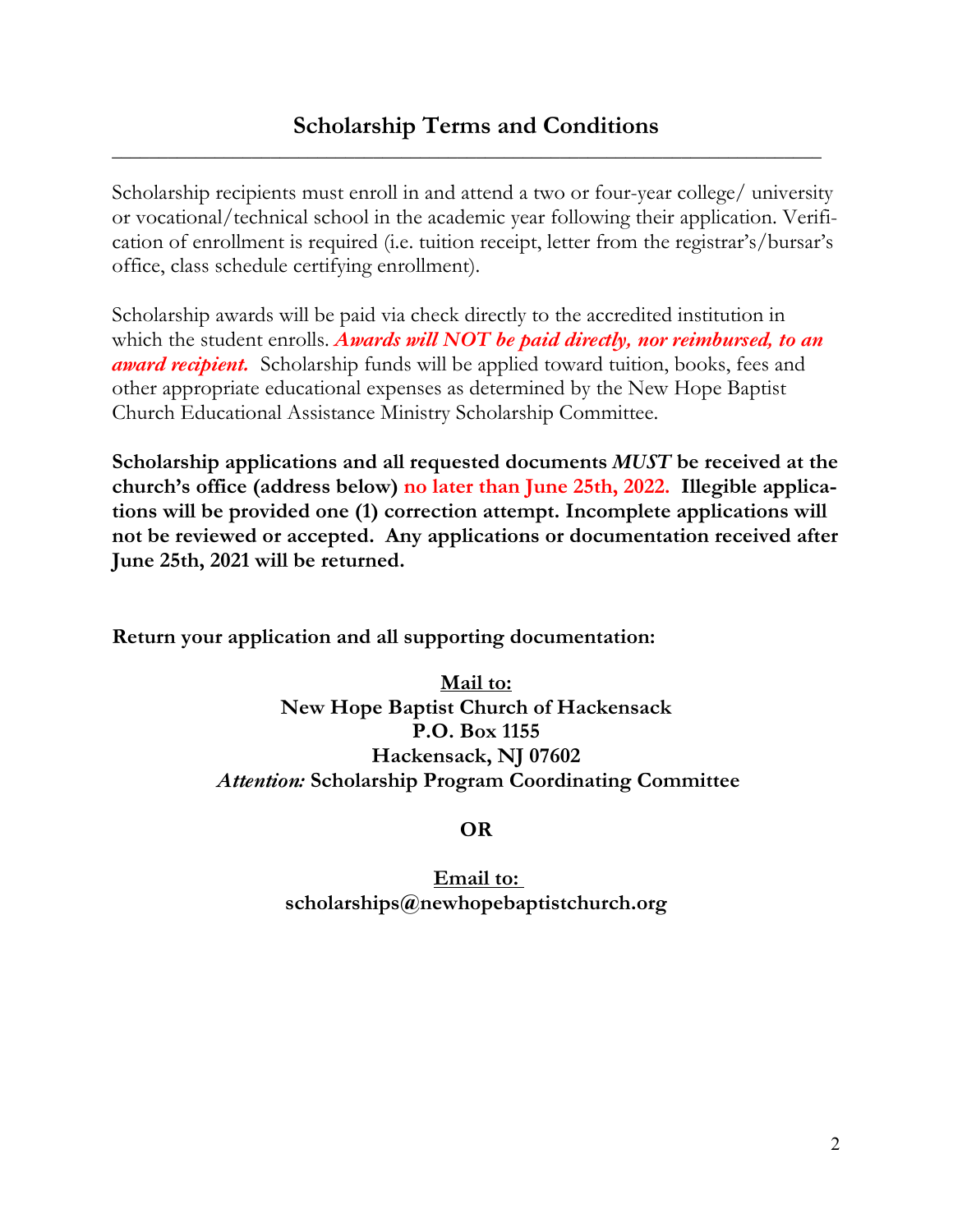# Applicant Information

|                   | Application type: New:   Renewal:    |                                                                                                                       |
|-------------------|--------------------------------------|-----------------------------------------------------------------------------------------------------------------------|
| <b>First Name</b> | <b>Middle Initial</b>                | <b>Last Name</b>                                                                                                      |
|                   |                                      | <u> 1990 - Jan James James (f. 1980).</u> 1990 - Jan Jawa Barat, prima ing Kabupatèn Indonesia. Ing Kabupatèn Indones |
|                   |                                      |                                                                                                                       |
|                   |                                      |                                                                                                                       |
|                   | <b>Contact Information</b>           |                                                                                                                       |
|                   |                                      |                                                                                                                       |
| name):            |                                      | Additional individual communication during the school year (select the preferred method and enter                     |
|                   |                                      |                                                                                                                       |
|                   |                                      | Other:                                                                                                                |
|                   | <b>Emergency Contact Information</b> |                                                                                                                       |
|                   |                                      |                                                                                                                       |
|                   |                                      |                                                                                                                       |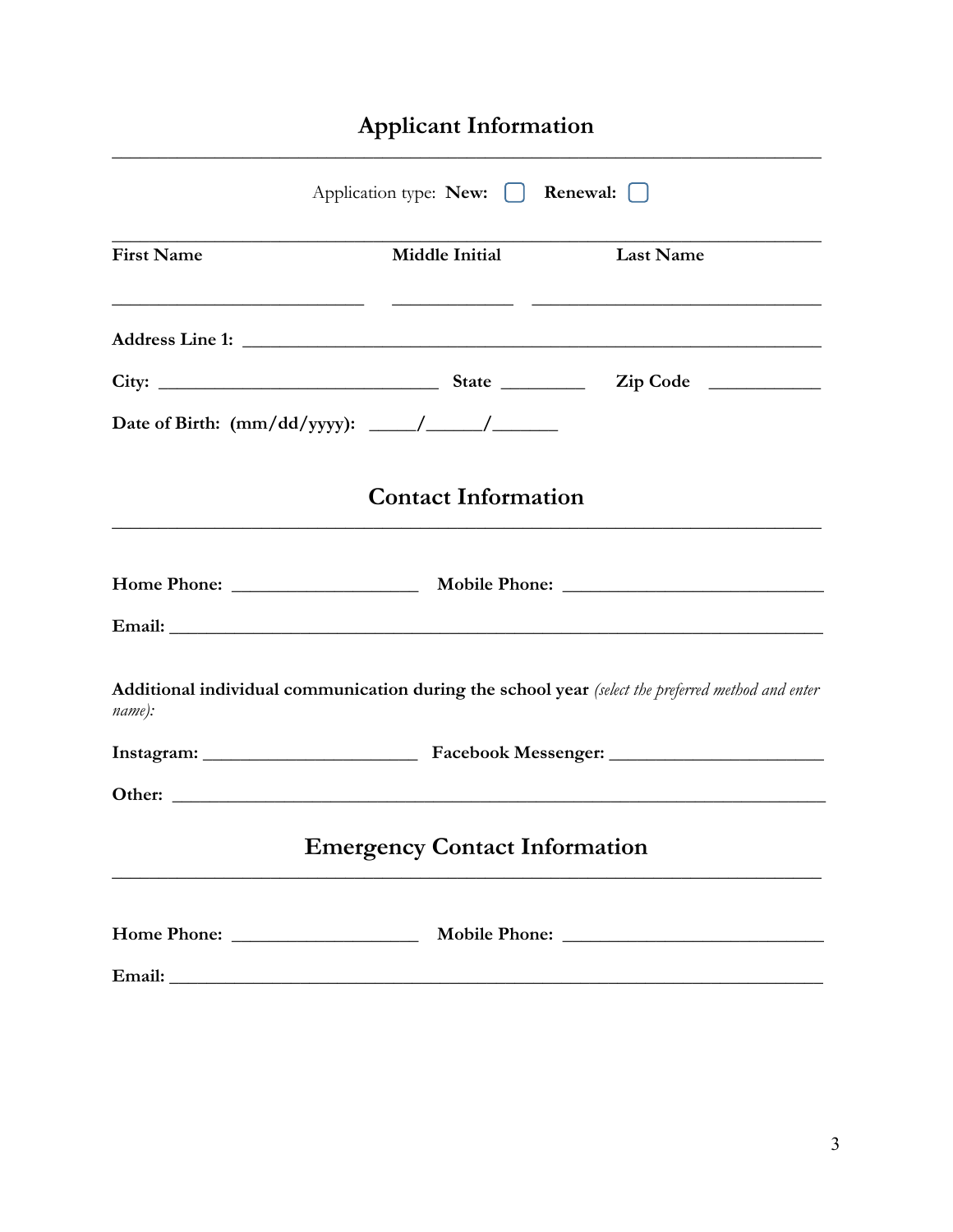### **Education**

| I am currently a: (circle one)                                                       | For 2022-2023, I will be in College as a: (circle one |  |                                                         |               |               |
|--------------------------------------------------------------------------------------|-------------------------------------------------------|--|---------------------------------------------------------|---------------|---------------|
| below)<br><b>High School Senior</b>                                                  | Freshman                                              |  | Sophomore                                               | <b>Junior</b> | <b>Senior</b> |
| <b>Scores/ Cumulative GPA</b>                                                        |                                                       |  |                                                         |               |               |
| High School GPA: ______________                                                      |                                                       |  | OR College GPA: (if in college for currently) _________ |               |               |
|                                                                                      |                                                       |  |                                                         |               |               |
|                                                                                      | College Plans for 2022-2023                           |  |                                                         |               |               |
|                                                                                      |                                                       |  |                                                         |               |               |
|                                                                                      |                                                       |  |                                                         |               |               |
|                                                                                      |                                                       |  |                                                         |               |               |
|                                                                                      |                                                       |  |                                                         |               |               |
| (where the check should be sent, if approved)                                        |                                                       |  |                                                         |               |               |
| $City$ $City$ $Size$ $Type$                                                          |                                                       |  |                                                         |               |               |
| Phone: $(\_\_)$ - $\_\_$ - $\_\_$                                                    |                                                       |  |                                                         |               |               |
|                                                                                      |                                                       |  |                                                         |               |               |
| Anticipated Degree (circle one): Associate Bachelor Other (please describe) ________ |                                                       |  |                                                         |               |               |
| Anticipated Date of College Graduation: Month___________                             |                                                       |  |                                                         | Year          |               |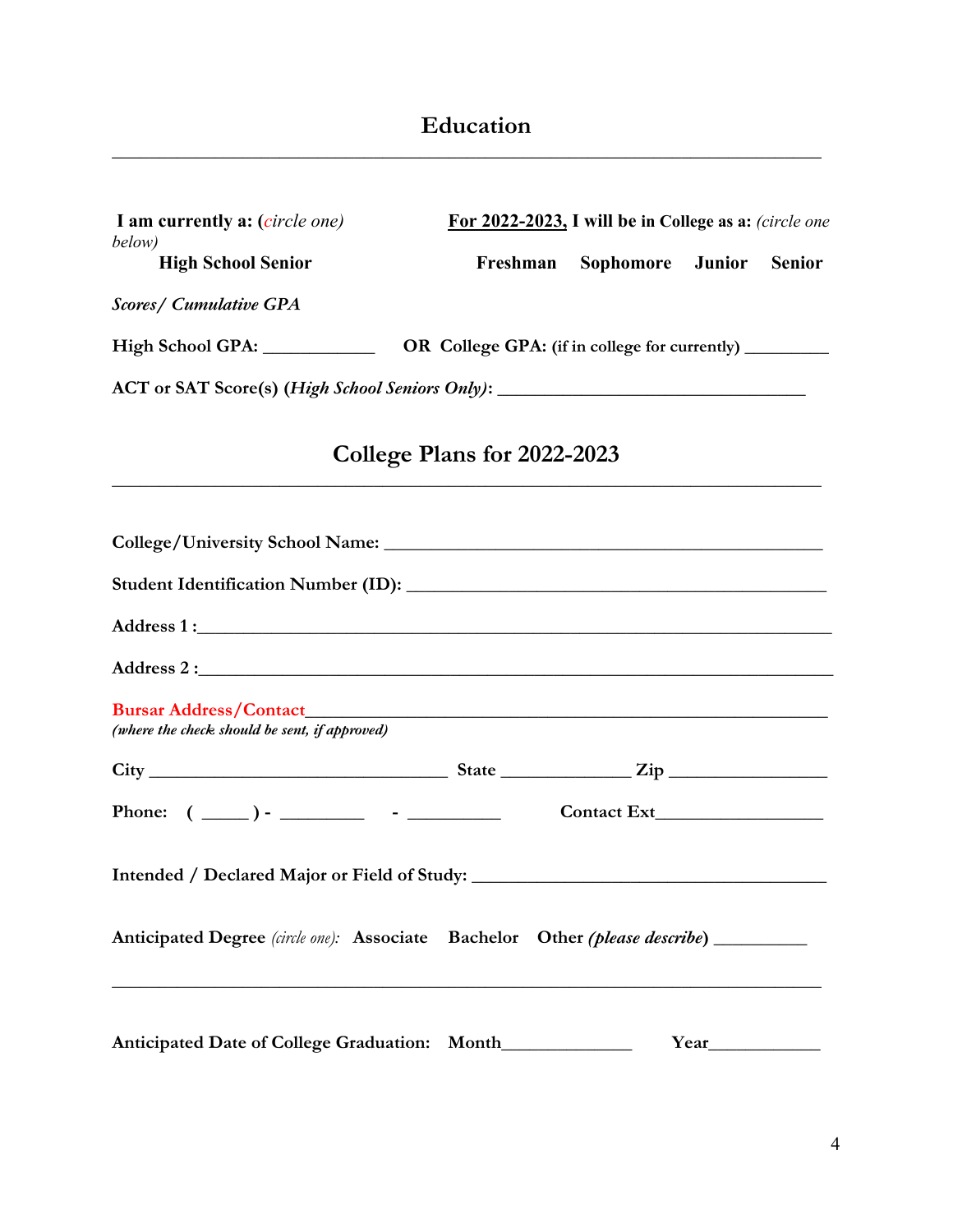**\_\_\_\_\_\_\_\_\_\_\_\_\_\_\_\_\_\_\_\_\_\_\_\_\_\_\_\_\_\_\_\_\_\_\_\_\_\_\_\_\_\_\_\_\_\_\_\_\_\_\_\_\_\_\_\_\_\_\_\_\_\_\_\_\_\_\_\_\_\_\_\_\_\_\_\_**

**List extra-curricular activities that you have been personally involved including during the 2021- 2022 academic year.**

| NAME OF ACTIVITY | YEARS OF PARTICIPATION OFFICE(S) HELD |  |
|------------------|---------------------------------------|--|
|                  |                                       |  |
|                  |                                       |  |
|                  |                                       |  |
|                  | <b>Awards and Special Honors</b>      |  |

**List up to three major awards, honors, or distinctions (***ex: academic, community, or school awards/distinctions)* **that you have received during 2021-2022 academic year** *(high school or college).*

**\_\_\_\_\_\_\_\_\_\_\_\_\_\_\_\_\_\_\_\_\_\_\_\_\_\_\_\_\_\_\_\_\_\_\_\_\_\_\_\_\_\_\_\_\_\_\_\_\_\_\_\_\_\_\_\_\_\_\_\_\_\_\_\_\_\_\_\_\_\_\_\_\_\_\_\_**

|                    | <b>Career Interests</b>                                                                                                                                                                                                                                                                                                |  |
|--------------------|------------------------------------------------------------------------------------------------------------------------------------------------------------------------------------------------------------------------------------------------------------------------------------------------------------------------|--|
|                    | 3. $\frac{1}{2}$ $\frac{1}{2}$ $\frac{1}{2}$ $\frac{1}{2}$ $\frac{1}{2}$ $\frac{1}{2}$ $\frac{1}{2}$ $\frac{1}{2}$ $\frac{1}{2}$ $\frac{1}{2}$ $\frac{1}{2}$ $\frac{1}{2}$ $\frac{1}{2}$ $\frac{1}{2}$ $\frac{1}{2}$ $\frac{1}{2}$ $\frac{1}{2}$ $\frac{1}{2}$ $\frac{1}{2}$ $\frac{1}{2}$ $\frac{1}{2}$ $\frac{1}{2}$ |  |
|                    |                                                                                                                                                                                                                                                                                                                        |  |
|                    |                                                                                                                                                                                                                                                                                                                        |  |
| <b>AWARD/HONOR</b> | DESCRIPTION OF AWARD YEAR(S) RECEIVED                                                                                                                                                                                                                                                                                  |  |

\_\_\_\_\_\_\_\_\_\_\_\_\_\_\_\_\_\_\_\_\_\_\_\_\_\_\_\_\_\_\_\_\_\_\_\_\_\_\_\_\_\_\_\_\_\_\_\_\_\_\_\_\_\_\_\_\_\_\_\_\_\_\_\_\_\_\_\_\_\_\_\_\_\_\_\_\_\_

\_\_\_\_\_\_\_\_\_\_\_\_\_\_\_\_\_\_\_\_\_\_\_\_\_\_\_\_\_\_\_\_\_\_\_\_\_\_\_\_\_\_\_\_\_\_\_\_\_\_\_\_\_\_\_\_\_\_\_\_\_\_\_\_\_\_\_\_\_\_\_\_\_\_\_\_\_\_

\_\_\_\_\_\_\_\_\_\_\_\_\_\_\_\_\_\_\_\_\_\_\_\_\_\_\_\_\_\_\_\_\_\_\_\_\_\_\_\_\_\_\_\_\_\_\_\_\_\_\_\_\_\_\_\_\_\_\_\_\_\_\_\_\_\_\_\_\_\_\_\_\_\_\_\_\_\_

\_\_\_\_\_\_\_\_\_\_\_\_\_\_\_\_\_\_\_\_\_\_\_\_\_\_\_\_\_\_\_\_\_\_\_\_\_\_\_\_\_\_\_\_\_\_\_\_\_\_\_\_\_\_\_\_\_\_\_\_\_\_\_\_\_\_\_\_\_\_\_\_\_\_\_\_\_\_

**Relevant Internship or Work Experience:**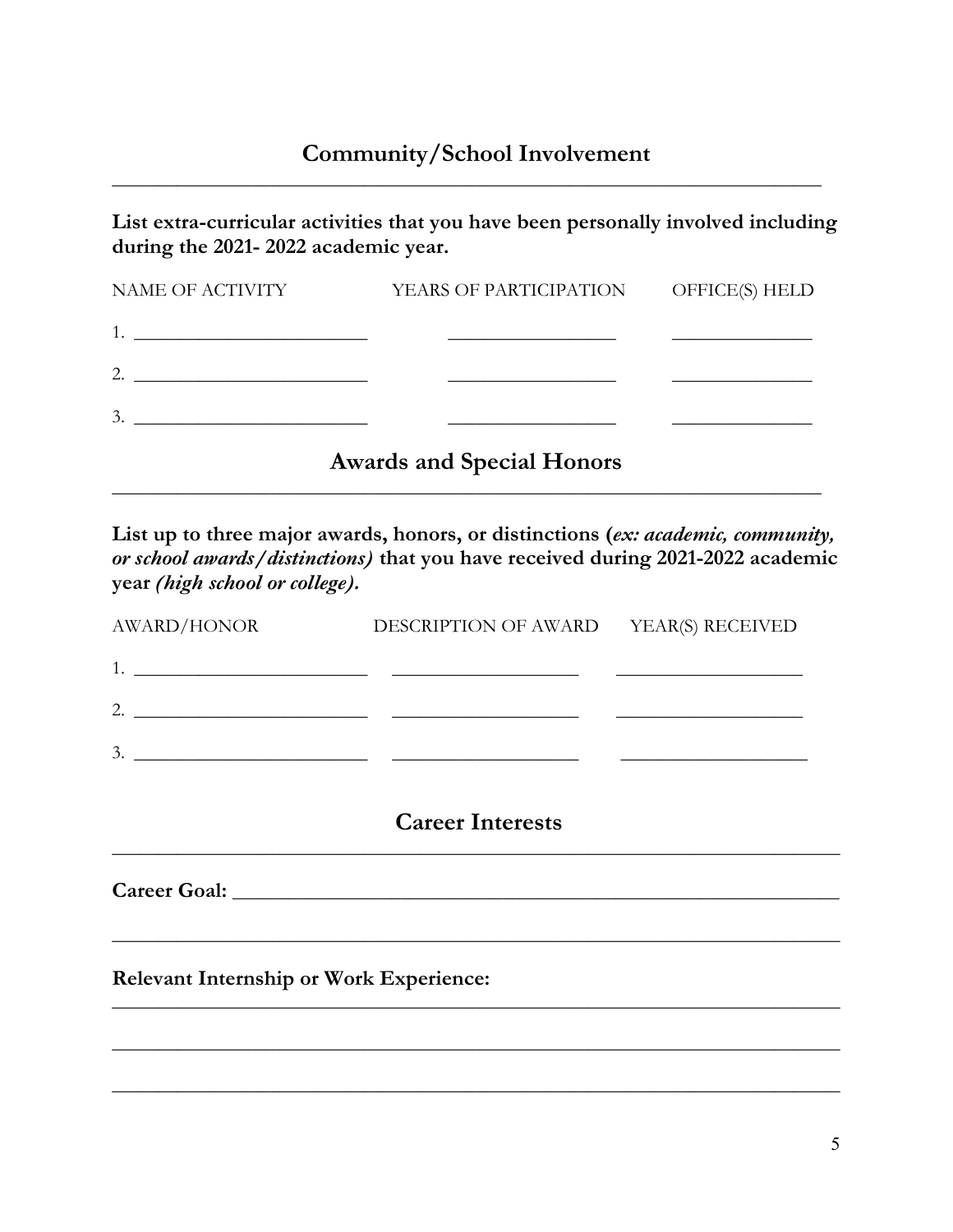### **Scholarship and Grant Information**

**\_\_\_\_\_\_\_\_\_\_\_\_\_\_\_\_\_\_\_\_\_\_\_\_\_\_\_\_\_\_\_\_\_\_\_\_\_\_\_\_\_\_\_\_\_\_\_\_\_\_\_\_\_\_\_\_\_\_\_\_\_\_\_\_\_\_\_\_\_\_\_\_\_\_\_\_**

**Did you apply for a scholarship from New Hope Baptist Church of Hackensack in 2021 – 2022? YES \_\_\_\_\_\_\_ NO \_\_\_\_\_\_\_**

**Did you receive a scholarship from New Hope Baptist Church of Hackensack in 2021 – 2022? YES \_\_\_\_\_\_\_ NO \_\_\_\_\_\_\_**

**Please list any other scholarships or grants (***and the amounts***) you have been approved to receive for the 2021 – 2022 school year.** 

| 1. | Amount: $\frac{1}{2}$ |
|----|-----------------------|
| 2. | Amount: $\frac{1}{2}$ |
| 3. | Amount: \$            |
| 4. | Amount: $\frac{1}{2}$ |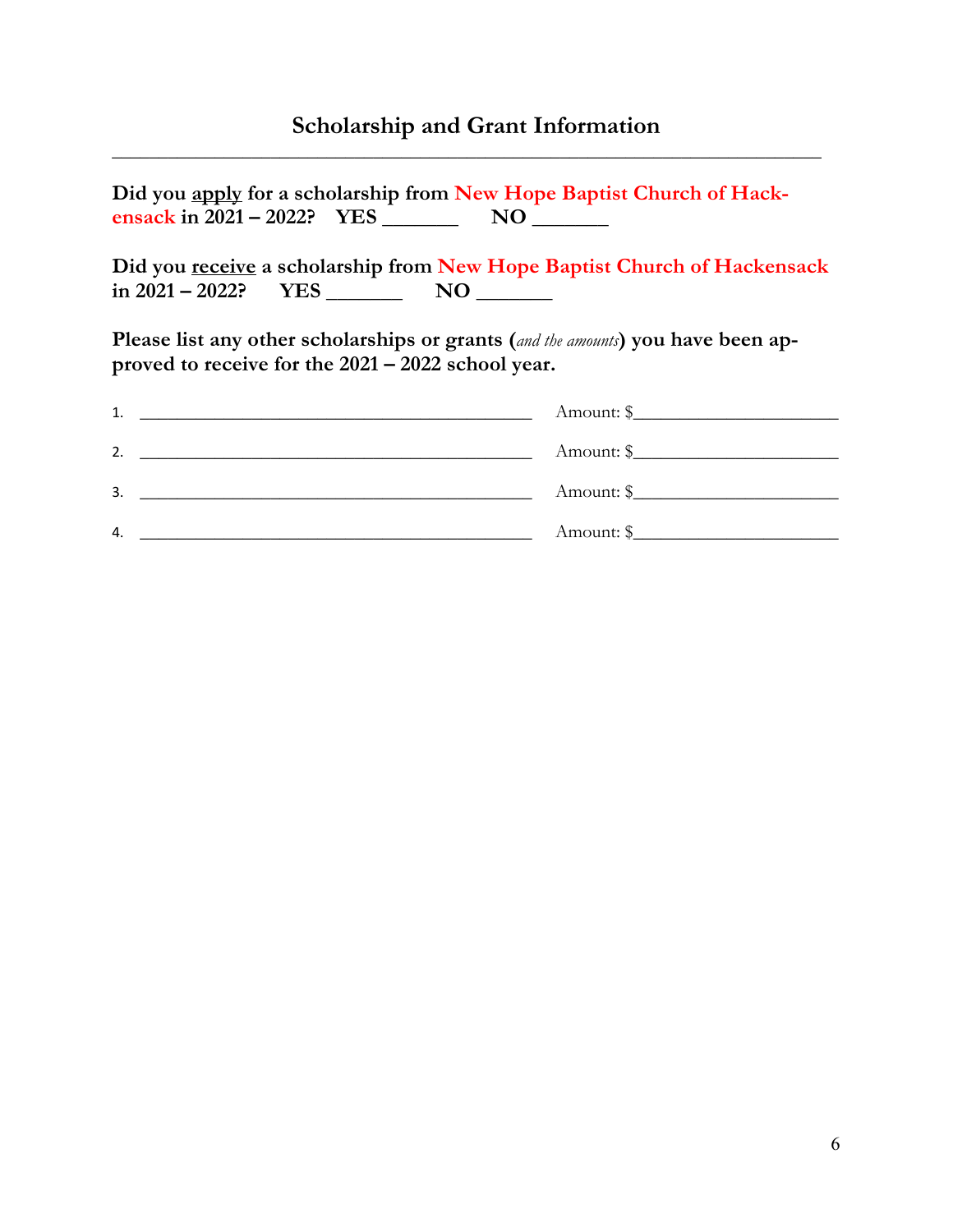#### **References**

**Give the names of at least two references – one pastoral or community leader**  and the other academic. A third  $(3<sup>rd</sup>)$  reference can be provided by an em**ployer and is optional. Applicants must submit reference letters from each.**

**\_\_\_\_\_\_\_\_\_\_\_\_\_\_\_\_\_\_\_\_\_\_\_\_\_\_\_\_\_\_\_\_\_\_\_\_\_\_\_\_\_\_\_\_\_\_\_\_\_\_\_\_\_\_\_\_\_\_\_\_\_\_\_\_\_\_\_\_\_\_\_\_\_\_\_\_**

# **Reference #1** *(required)* **\_\_\_\_**

Reference Type:**\_\_ Academic \_\_Pastoral / Community Leader \_\_\_ Employer Is the Reference Letter attached: Yes \_\_\_\_\_ No \_\_\_\_\_**

|  | $City$ $City$ $Size$ $Zip:$                                                                                                     |  |
|--|---------------------------------------------------------------------------------------------------------------------------------|--|
|  |                                                                                                                                 |  |
|  | <b>Reference #2</b> (required)                                                                                                  |  |
|  | Reference Type: __ Academic __ Pastoral / Community Leader __ Employer<br>Is the Reference Letter attached: Yes ______ No _____ |  |
|  |                                                                                                                                 |  |
|  |                                                                                                                                 |  |
|  |                                                                                                                                 |  |
|  | $City$ $City$ $Size$ $Type:$                                                                                                    |  |
|  |                                                                                                                                 |  |
|  | <b>Reference #3</b> (optional)                                                                                                  |  |
|  | Reference Type: __ Academic __ Pastoral / Community Leader __ Employer<br>Is the Reference Letter attached: Yes _____ No _____  |  |
|  |                                                                                                                                 |  |
|  |                                                                                                                                 |  |
|  |                                                                                                                                 |  |
|  | $City$ $City$ $Size$ $Zip:$                                                                                                     |  |

Phone ( ) \_\_\_\_\_\_\_\_\_\_\_ - \_\_\_\_\_\_\_\_\_\_\_\_\_Email: \_\_\_\_\_\_\_\_\_\_\_\_\_\_\_\_\_\_\_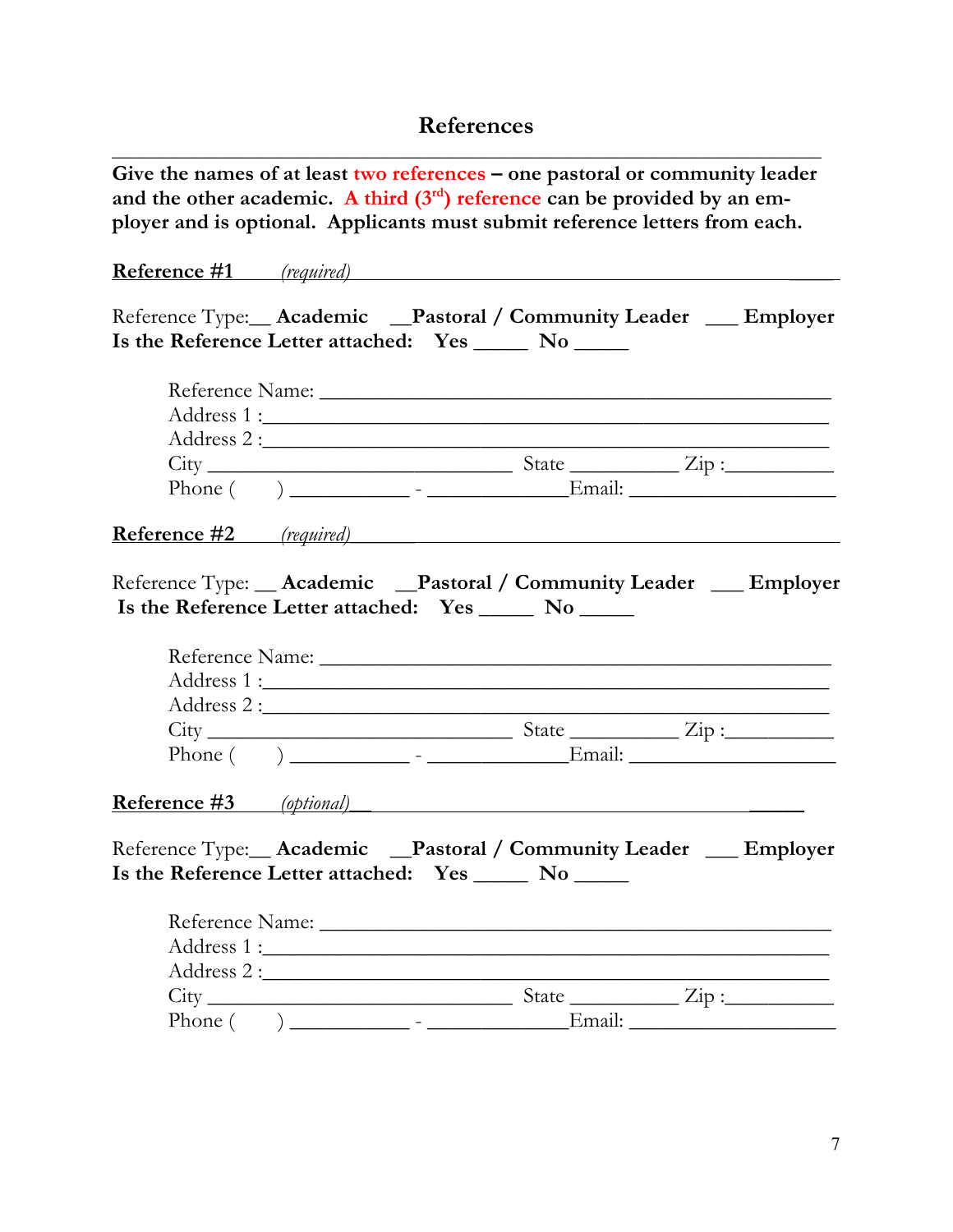**\_\_\_\_\_\_\_\_\_\_\_\_\_\_\_\_\_\_\_\_\_\_\_\_\_\_\_\_\_\_\_\_\_\_\_\_\_\_\_\_\_\_\_\_\_\_\_\_\_\_\_\_\_\_\_\_\_\_\_\_\_\_\_\_\_\_\_\_\_\_\_\_\_\_\_\_**

All of the information that I have provided in the application and in the enclosed letters/documents are true and complete to the best of my knowledge. I certify that I am currently enrolled and in good standing as a senior in high school *(2.5 GPA required)* or undergraduate student *(2.0 GPA required)* and will attend a two or four-year college/university or vocational/technical school for full-time enrollment during 2022/2023 Academic Year.

I understand that I will be required to provide grade reports as soon as possible after the end of the semester. I understand that I will not receive remaining scholarship funds if I do not provide the required grade reports, maintain full time enrollment or if my GPA falls below the required 2.0 GPA.

### **Applicant Signature (required)\_\_\_\_\_\_\_\_\_\_\_\_\_\_\_\_\_\_\_\_\_\_\_\_\_\_\_\_\_\_\_\_\_\_\_\_\_\_\_\_\_**

Date:

Parent/Guardian Signature

Date:

*(Required if applicant is under 18 years of age)*